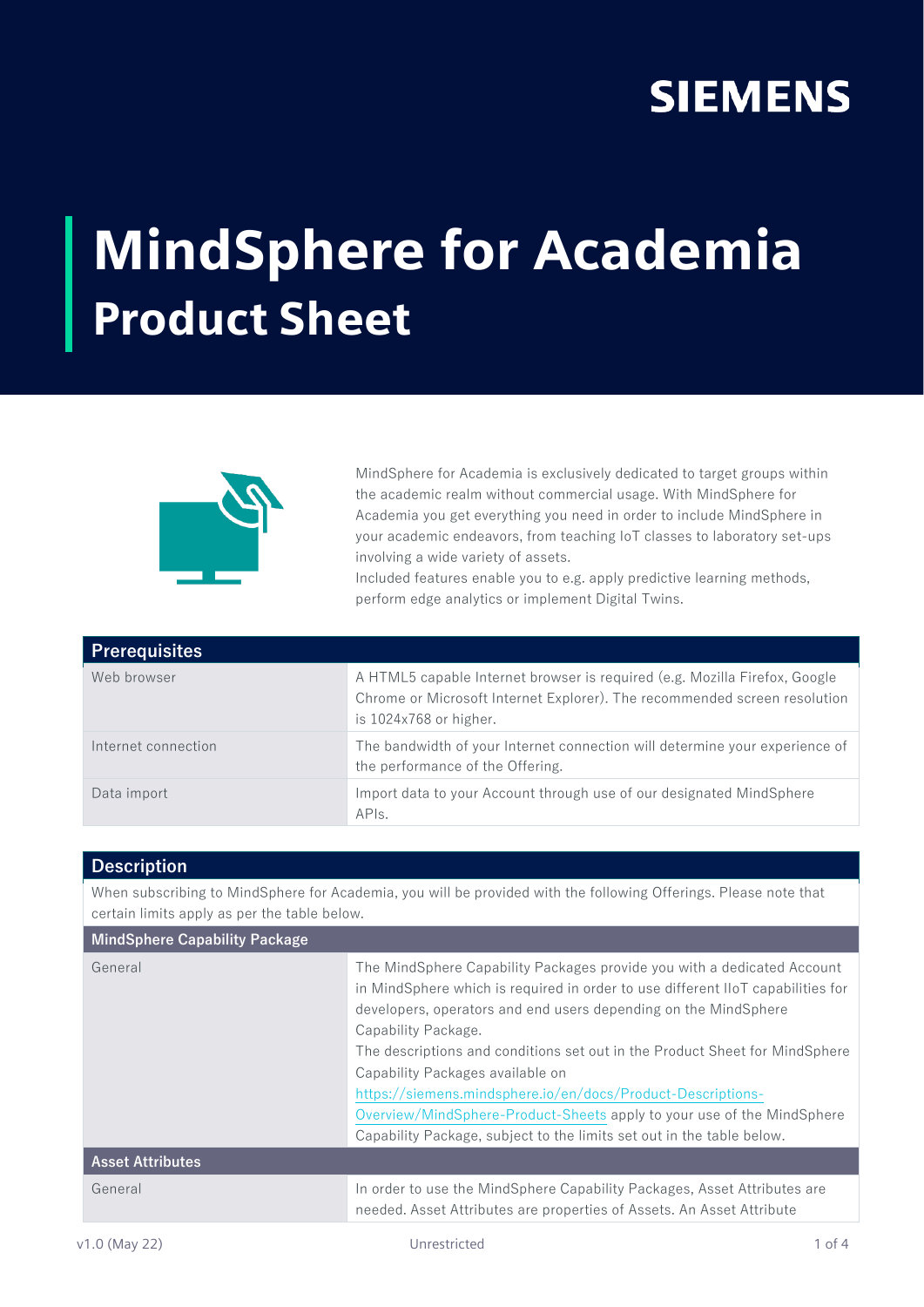|                                                     | represents individual data such as temperature, pressure or speed. They can<br>be static, e.g. a serial number or dynamic like temperature where historical<br>data is desired. An Asset comprises of at least one Asset Attribute but can<br>contain more, if required.<br>Asset Attributes created by you are counted independently of their purpose<br>such as monitoring, alarming or structuring.<br>The description and conditions for "Asset Attributes" set out in the Product<br>Sheet for MindSphere Capability Packages available on<br>https://siemens.mindsphere.io/en/docs/Product-Descriptions-<br>Overview/MindSphere-Product-Sheets apply to your use of Asset Attributes,<br>subject to the limits set out in the table below. |
|-----------------------------------------------------|--------------------------------------------------------------------------------------------------------------------------------------------------------------------------------------------------------------------------------------------------------------------------------------------------------------------------------------------------------------------------------------------------------------------------------------------------------------------------------------------------------------------------------------------------------------------------------------------------------------------------------------------------------------------------------------------------------------------------------------------------|
| <b>MindSphere Cloud Resources</b>                   |                                                                                                                                                                                                                                                                                                                                                                                                                                                                                                                                                                                                                                                                                                                                                  |
| General                                             | MindSphere cloud resources ("MindSphere Cloud Resources") empower you<br>to use MindSphere capabilities. MindSphere Cloud Resources Packages<br>provide the resources required to use the various capabilities and<br>functionalities provided either in a MindSphere Capability Package or as a<br>MindSphere Add-on Offering.<br>MindSphere for Academia Offering includes MindSphere Cloud Resources<br>called "IloT Data Package", "Integrated Data Lake" and "Semantic Data<br>Interconnect".                                                                                                                                                                                                                                               |
| <b>IloT</b> Data Package                            | In order to use various capabilities and functionalities provided, MindSphere<br>Cloud Resources are required. Therefore, MindSphere for Academia Offering<br>includes mandatory MindSphere Cloud Resources called "IloT Data<br>Package".<br>The description and conditions for "IIoT Data Package" set out in the<br>Product Sheet for MindSphere Cloud Resources available on<br>https://siemens.mindsphere.io/en/docs/Product-Descriptions-<br>Overview/MindSphere-Product-Sheets apply to your use of IIoT Data<br>Package, subject to the limits set out in the table below.                                                                                                                                                               |
| Integrated Data Lake,<br>Semantic Data Interconnect | MindSphere for Academia Offering includes also optional MindSphere Cloud<br>Resources called "Integrated Data Lake" and "Semantic Data Interconnect".<br>Such MindSphere Cloud Resources are needed for specific use cases and<br>are required to consume/use the respective capabilities.<br>The descriptions and conditions for "Integrated Data Lake" and "Semantic<br>Data Interconnect" set out in the Product Sheet for MindSphere Cloud<br>Resources available on https://siemens.mindsphere.io/en/docs/Product-<br>Descriptions-Overview/MindSphere-Product-Sheets apply to your use of<br>Integrated Data Lake and Semantic Data Interconnect, subject to the limits<br>set out in the table below.                                     |
| <b>Add-ons</b>                                      |                                                                                                                                                                                                                                                                                                                                                                                                                                                                                                                                                                                                                                                                                                                                                  |
| General                                             | MindSphere Add-ons enhance MindSphere Capability Packages<br>according to your use case by adding additional capabilities.                                                                                                                                                                                                                                                                                                                                                                                                                                                                                                                                                                                                                       |
| <b>Predictive Learning</b>                          | Predictive Learning allows you to build predictive models through machine<br>learning techniques, enabling companies to optimize product quality as well<br>as reduce potential field failures and performance issues.<br>The description and conditions for "Predictive Learning" set out in the<br>Product Sheet for MindSphere Add-ons available on<br>https://siemens.mindsphere.io/en/docs/Product-Descriptions-<br>Overview/MindSphere-Product-Sheets apply to your use of Predictive<br>Learning Essentials, subject to the limits set out in the table below.                                                                                                                                                                            |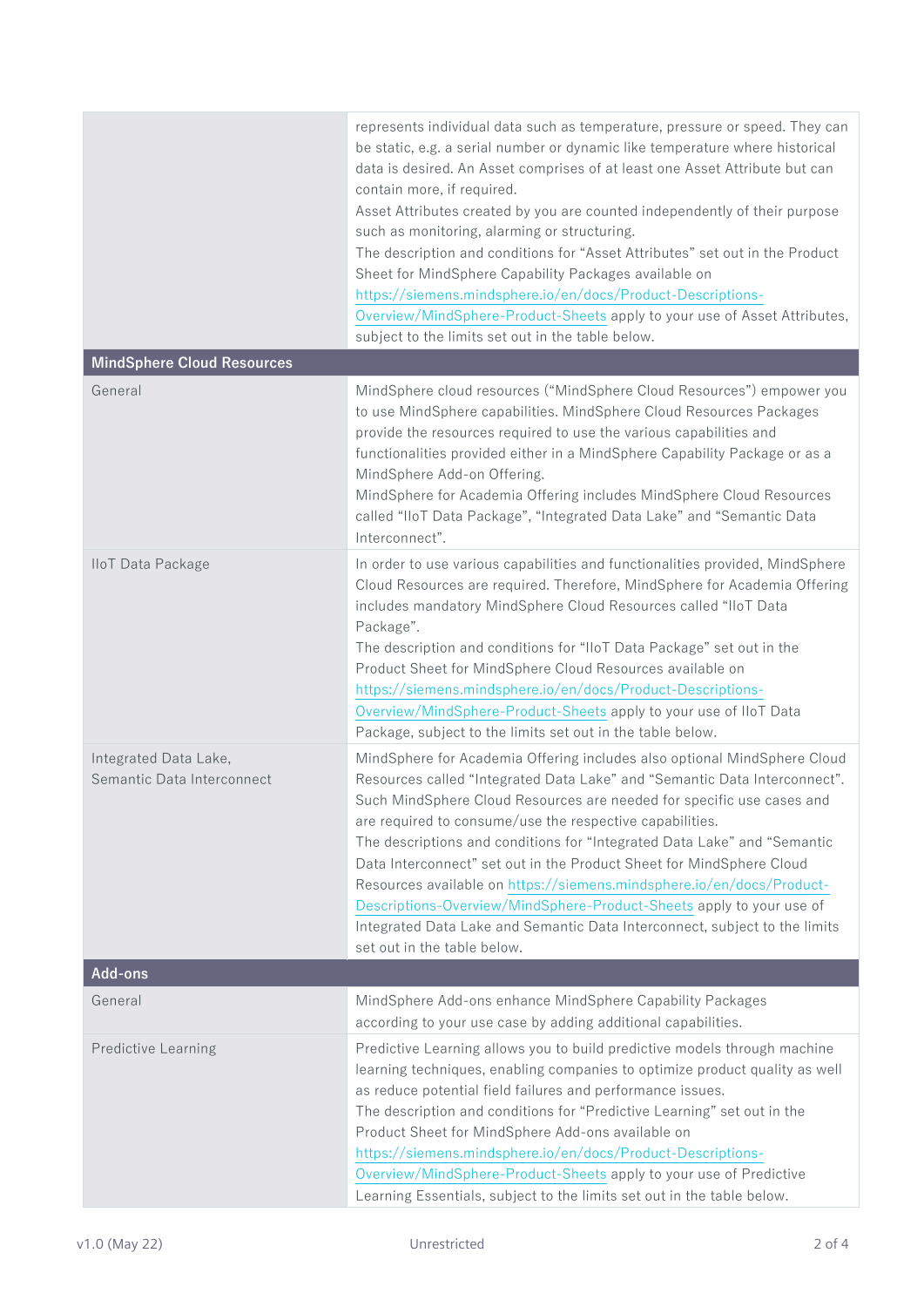| Edge Analytics                                       | Edge Analytics allows you to collect high frequency data, pre-process raw<br>data and use an analytic edge functionality to calculate your KPIs. These<br>KPIs allow condition monitoring (e.g. vibration analysis) of your asset.<br>The description and conditions for "Edge Analytics" set out in the Product<br>Sheet for MindSphere Add-ons available on<br>https://siemens.mindsphere.io/en/docs/Product-Descriptions-<br>Overview/MindSphere-Product-Sheets apply to your use of Edge Analytics<br>Application (Trial), subject to the limits set out in the table below.<br>Please note that Edge Analytics Application (Trial) includes 5 external points<br>and allows you to us all Edge Analytics functionalities within 7 days. After<br>expiration of 7 days, Edge Analytics Application (Trial) needs to be restarted<br>again. |
|------------------------------------------------------|------------------------------------------------------------------------------------------------------------------------------------------------------------------------------------------------------------------------------------------------------------------------------------------------------------------------------------------------------------------------------------------------------------------------------------------------------------------------------------------------------------------------------------------------------------------------------------------------------------------------------------------------------------------------------------------------------------------------------------------------------------------------------------------------------------------------------------------------|
| Learning Advantage Academic Membership for Educators |                                                                                                                                                                                                                                                                                                                                                                                                                                                                                                                                                                                                                                                                                                                                                                                                                                                |
| General                                              | Learning Advantage Academic Membership for Educators provides academic<br>institutions the resources to teach their students how to use Siemens<br>Product Lifecycle Management (PLM) products. Eligible academic<br>institutions will receive 5 memberships at no charge. An administrator<br>account is also included, this allows the administrator to manage users<br>(create/modify/delete) and manage extra subscriptions for their students.                                                                                                                                                                                                                                                                                                                                                                                            |

## **Overview**

The authorization levels shown in the table below set out the overall limits of authorizations for the respective metrics. Regarding other limits please refer to the Product Sheet for MindSphere Capability Packages, MindSphere Cloud Resources and MindSphere Add-ons available on [https://siemens.mindsphere.io/en/docs/Product-](https://siemens.mindsphere.io/en/docs/Product-Descriptions-Overview)[Descriptions-Overview](https://siemens.mindsphere.io/en/docs/Product-Descriptions-Overview).

Should the actual usage repeatedly exceed one or more of the applicable limits below, and should you not order the appropriate increase of usage capacities for an additional fee, we reserve the right to suspend the Offering. Other contractual rights and remedies remain unaffected.

Should the actual usage of your Asset Attributes and MindSphere Cloud Resources exceed the applicable limits below, usage-based fees will be charged on a monthly basis as set forth in the Price List for Offerings with Usagebased Fees available at [https://siemens.mindsphere.io/en/docs/Product-Descriptions-Overview/usage-based.](https://siemens.mindsphere.io/en/docs/Product-Descriptions-Overview/usage-based)

Please note that depending on your usage certain technical limitations may apply in addition to the limits set out in the tables below. For more information, please refer t[o https://siemens.mindsphere.io/en/docs/Product-](https://siemens.mindsphere.io/en/docs/Product-Descriptions-Overview/technical-limitations)[Descriptions-Overview/technical-limitations.](https://siemens.mindsphere.io/en/docs/Product-Descriptions-Overview/technical-limitations) To clarify whether such technical limitations can be increased please contact MindSphere Support.

| <b>Capability Package</b>  | Size Premium |
|----------------------------|--------------|
| Asset Attributes           | 1 0 0 0      |
| MindSphere Cloud Resources |              |
| <b>IloT</b> Data Package   | Size XS      |
| Integrated Data Lake       | Size S       |
| Semantic Data Interconnect | Size S       |